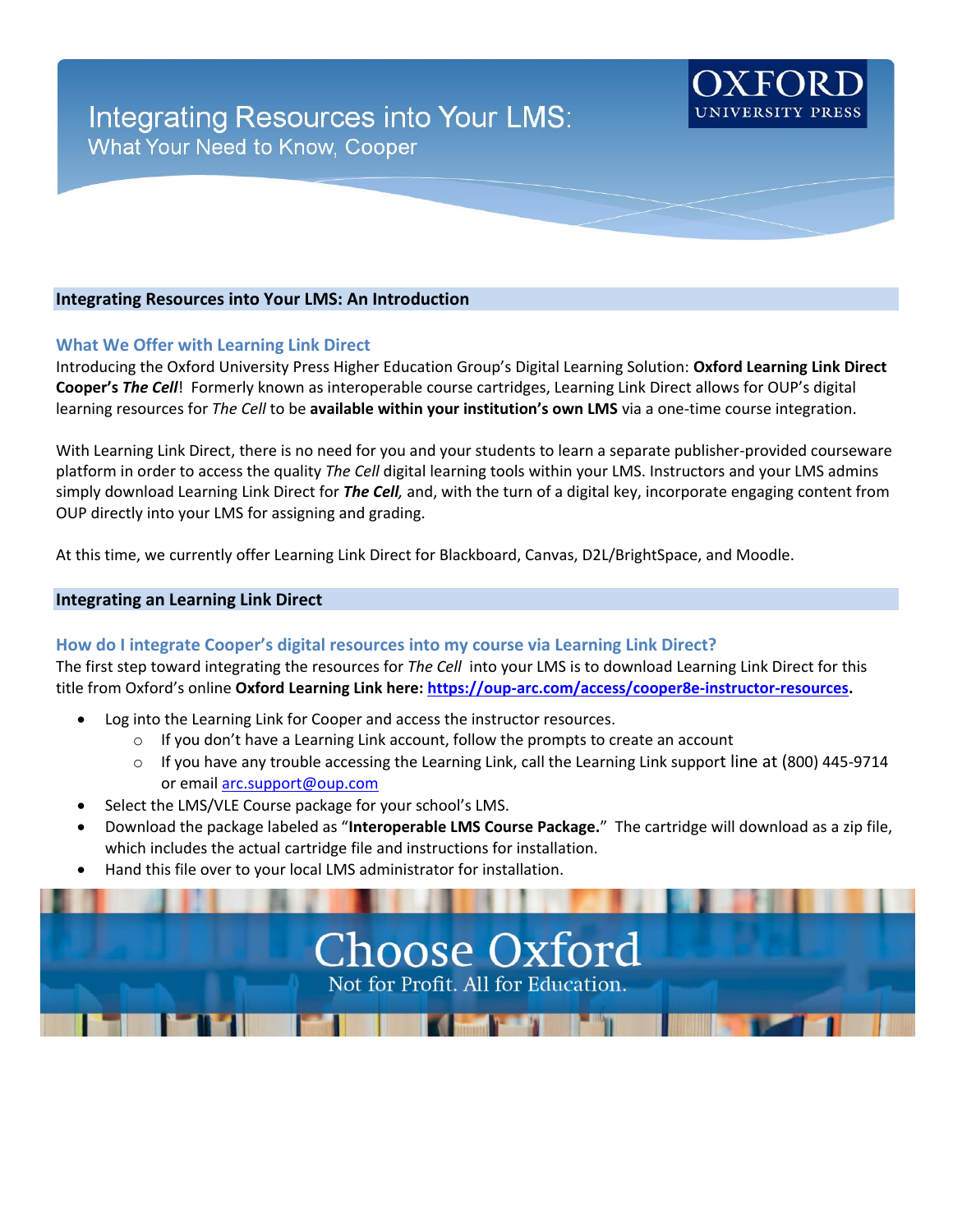# Integrating Resources into Your LMS: **What Your Need to Know, Cooper**

• Your LMS administrator will need to contact our support team for a key/secret that will allow OUP resources to be unlocked within your LMS.

Once the cartridge is installed and the key/secret has been entered, the Cooper content will appear within you LMS and you can then organize, delete, hide, or otherwise adjust the content settings.

### **Student Access & Use**

### **How do my students access OUP digital content in my course?**

Upon first accessing OUP's digital resources for *The Cell*, students will be prompted to redeem an access code which they may have purchased with their text or separately at their school bookstore. Students without an access code can also choose to purchase access directly with a credit card during the registration process or activate a 14-day free trial. All registered/purchased enrollments will then have access to OUP's digital content for Cooper for the duration of your course.

Consult your Oxford University Press representative if you have questions about price and purchase options for your specific text.

### **What technical support resources are available to my students?**

Our dedicated Digital Support Team is available by phone and email to assist both instructors and students with technical questions. It is highly recommended that you include the support team's contact information and website in your syllabus, on your LMS homepage, and any start-of-term communications that you send to your students so that your students know where to turn for help.

- For support regarding OUP content or access to OUP content, contact our Digital Support team at:
	- o **Email:** [LearningLinkDirect.Support@oup.com](mailto:LearningLinkDirect.Support@oup.com)
	- o **Phone:** 855-281-8749
	- o **Website:** <https://oup.softwareassist.com/>